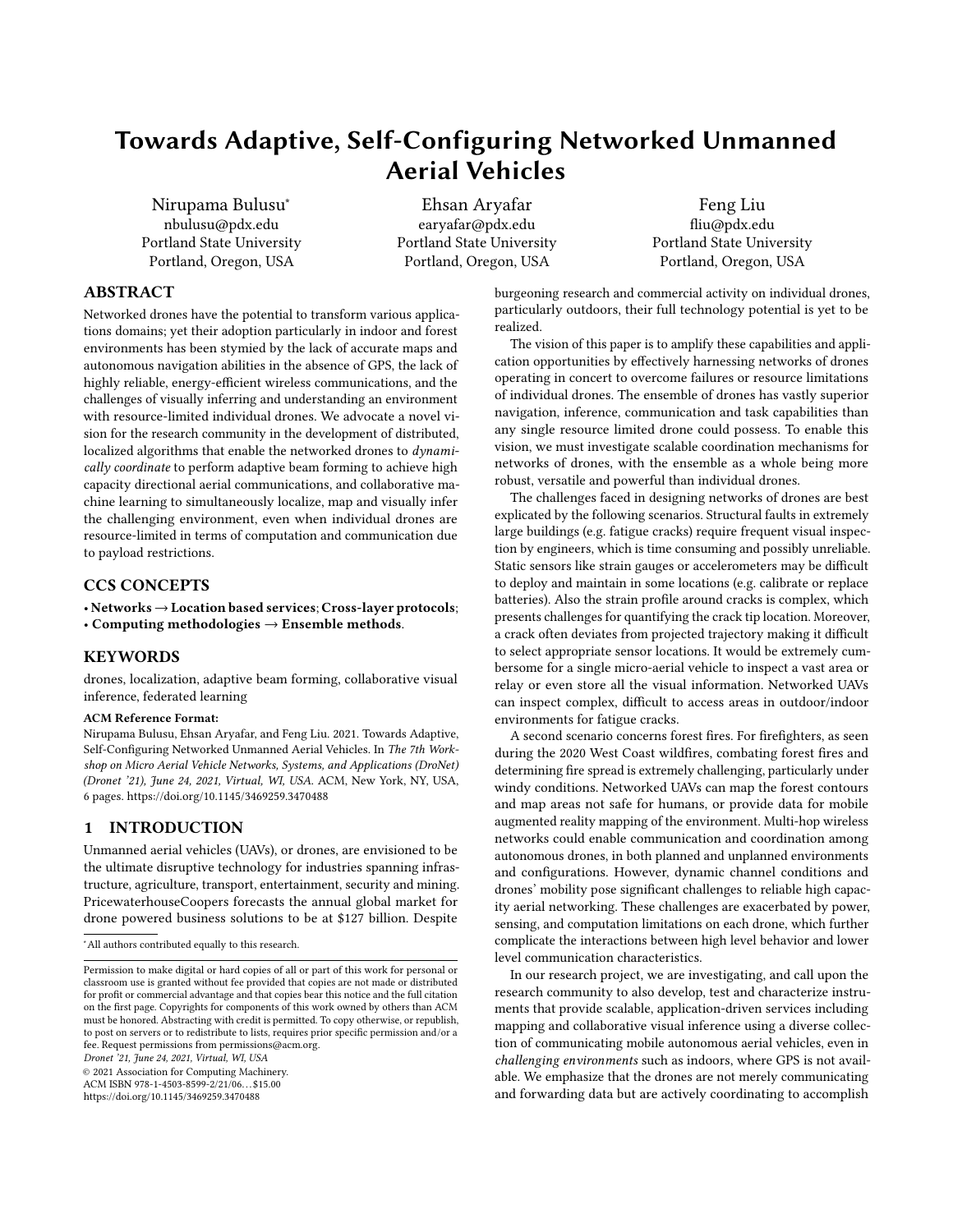various tasks. These nodes will be autonomous in that their movements will not be human controlled. They coordinate with each other to morph into a wide variety of network formations and configurations. These capabilities could be enabled by the research and development of distributed algorithms for robust navigation, collaborative vision, and aerial communications. Note that mobile drones, for aspects of their development will require communication to a backend machine learning (ML) supercomputer. We emphasize that most of these drones possess modest sensing, computational and communication resources. The collection as a whole is an example of an adaptive, self-configuring networked UAV instrument.

The networked drone instrument development requires a crossdisciplinary approach using ideas from computer vision, machine learning, wireless communication and networking, FPGA programming, and circuit design. The key hardware challenges include: (i) design of a fully programmable multi-antenna platform that can provide maximal three-dimensional connectivity (i.e., communication to/from the top/bottom/sides with minimal blockages from the UAV body); (ii) appropriate sensory equipment and PCB to increase contextual awareness of the UAV (e.g., speed, direction, elevation); and (iii) design of appropriate circuitry (power, camera feed) to mount a high performance GPU on the drone. The key software challenge would be to develop both user and network drone interfaces to fully customize the operation of each and every drone.

Development of such instruments will enable applications such as structural health monitoring while providing several significant new capabilities not available in any instrument currently available from a vendor. These include:

- Robust Aerial Navigation Without GPS: Existing UAVs rely on GPS receivers for positioning. With appropriate hardware (e.g., sensory PCBs) and software tools for accurate GPS-less aerial navigation.
- Collaborative Visual Inference: Existing UAVs rely on onboard processing, when available, to identify and categorize objects. The increased processing power drains the battery and reduces flight time. Networked drone instruments pool processing power of multiple drones for collaborative visual inference with much reduced power and increased flight time.
- Aerial Wireless Communications: Existing UAVs rely on offthe-shelf wireless cards with omni antennas for communication. These cards implement existing wireless technologies with no/limited programmability. Fully programmable multiantenna aerial platform that could be used for development of new directional aerial communication protocols and networks.

#### 2 ROBUST AERIAL NAVIGATION SANS GPS

Aerial navigation is crucial to realize autonomous operation and applications of drones. In the outdoor arena, drones navigate using Global Positioning System (GPS) receivers. Companies such as AirMap [\[3\]](#page-4-0) provide accurate, reliable and trustworthy low-altitude navigational data and communication tools to the drone industry. GPS and navigational data are not available in certain environments,

such as indoors and dense forest trails prevalent in the Pacific Northwest.

Besides prior work on GPS-denied drone navigation[\[10\]](#page-4-1), state-ofthe-art techniques such as [\[23\]](#page-5-1) rely on weight-contributing sensors such as LIDAR intended for heavier drones. Vision-based drones could potentially address perception and control in challenging environments.<sup>[1](#page-1-0)</sup> We propose to use cameras on drones to understand and navigate the environment, with the local GPU enabling onboard AI. This approach adapts and greatly extends early work on visual mapping (to enable an individual drone to navigate forest trails without GPS, TrailNet [\[41\]](#page-5-2)) to networked coordinating UAVs.

Why the need for a visual mapping approach? A multitude of sensors (e.g. radio, acoustic, IMU, cameras, laser and LIDAR), can be potentially deployed on drones to aid navigation. Because drone cameras are inherently vital for many applications, their dual use for navigation overcomes the reliance on other weight-contributing sensors (eg. LIDAR). WiFi mapping based mobile navigation methods[\[44\]](#page-5-3) have inherent accuracy limits. Technologies such as WiTrack[\[1\]](#page-4-2) that track human subjects using multi-antenna base stations are promising, but require a network of previously deployed base stations that may not be feasible. Our approach also sidesteps the need for planning advocated by recent work[\[17\]](#page-5-4).

A short term research thrust is to develop an individual drone's camera-based navigation system using deep neural networks (DNNs) to enable autonomously navigation in the absence of GPS (indoors, forest trails). The long term goal is to enable a network of drones to asynchronously coordinate to navigate their environment.

- (1) Individual Drone Navigation. We are exploring solutions for the problem of individual drone navigation that combine (i) estimating lateral offset and view orientation with convolutional neural networks (CNNs) (ii) object detection with CNN and (iii) obstacle detection and avoidance with monocular SLAM, rather than stereo-based matching to minimize system complexity. For any path of interest (e.g. indoor corridors, forest trails), it is important to estimate both the three orientations (facing left, center, facing right) and the three lateral offsets (shifted left, centered, shifted right) with respect to the path center to avoid drones crashing into obstacles due to measurement errors. Because training DNNs requires a lot of data and computation, advanced infrastructure (e.g. an NVIDIA DGX Workstation) would comprise a vital part of such infrastructure. For obstacle detection and avoidance, we plan to extend the direct sparse odometry (DSO) method[\[16\]](#page-5-5), which can compute semi-dense 3D maps of the environment and is computationally efficient. Investigation of methods to make DNNs robust to potential fooling attacks as proposed in [\[35\]](#page-5-6) would be required.
- (2) Evaluation. We plan to test our system by autonomously navigating in several indoor environments, including (i) a straight corridor (ii) a corridor with several turns, and (iii) a staircase. To extend the training network for indoor environments, we plan to use a three-camera rig in which 3 GoPro cameras (aimed left 30 degrees, straight, and right 30 degrees) are mounted on a 1 m bar. We have such a rig currently in our laboratory. Our evaluation criteria are autonomy, measured

<span id="page-1-0"></span><sup>1</sup>https://www.seas.upenn.edu/ loiannog/workshopIROS2018uav/index.html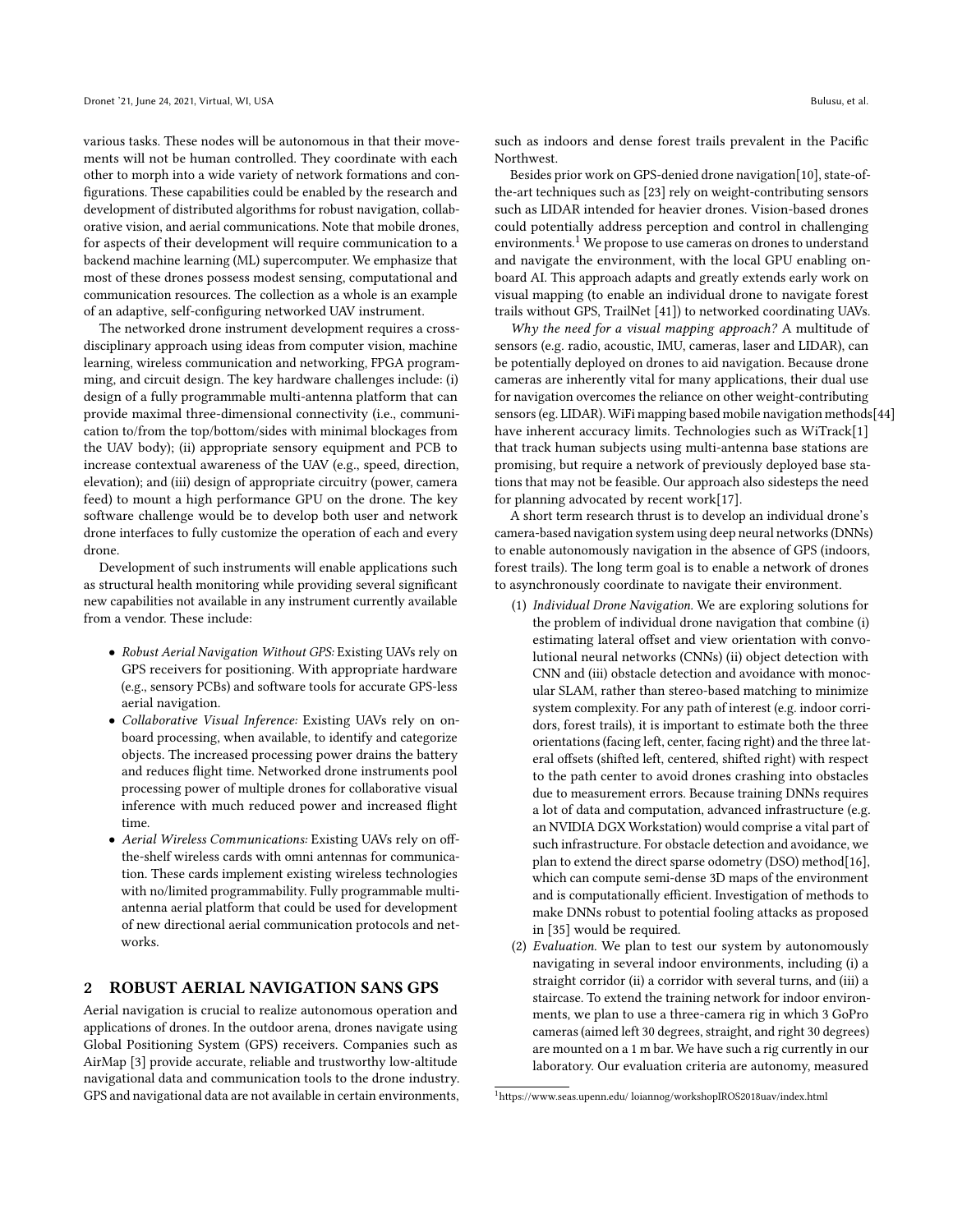by the percentage of time that the UAV does not need to be overridden by a human operator to prevent collision with other objects.

- (3) Analysis. The key trade-offs are associated with navigation autonomy as a function of flying time. For example, the accuracy can be optimized with the addition of a LIDAR laser range finder $^2$  $^2$  to improve the distance-to-ground estimation, but the additional weight might limit the drone's total flying time. Our goal should be to identify the optimal sensing capabilities that maximize autonomy without sacrificing flying time.
- (4) Augmenting the Solution with a Federated Coordinate System. Using iterative multi-lateration algorithms originally developed for wireless sensor networks [\[8\]](#page-4-3), drones can compute ranges to their neighbors (from various ranging methods, including radio as a baseline) and use these relative distances to form a globally rigid and unique coordinate system. However, current methods used in practice are not guaranteed to find the correct localization, even when it is uniquely determined by input distances. To address this problem, we are developing new algorithms that leverage sensor perturbation [\[50\]](#page-5-7), with a study of techniques for improving the algorithm's robustness to measurement noise, and strategies for reducing the total number of measurements needed by the algorithm. The key idea in our approach is for our Simultaneous Localization and Mapping (SLAM) algorithms to use waypoints (geospatial markers) for objects that were previously classified by other drones in the network to maintain spatial relationships between drones. Stereo DSO can be enabled by having drones working in pairs instead of the monocular SLAM used in individual drone navigation to make solutions more robust in the absence of photometric calibration[\[45\]](#page-5-8). A fruitful area of study is the impact on navigation autonomy from the federation of data from different drones.

### 3 COLLABORATIVE VISUAL INFERENCE

A common functionality across applications is for drones to detect and classify subjects, objects and phenomena of interest. These problems are not unique to UAVs. Self-driving cars have driven the development of machine learning algorithms to detect and classify a variety of objects and subjects, such as pedestrians, road signs and other cars [\[42\]](#page-5-9). However, drones bring in unique challenges because their payload restrictions severely and simultaneously limit both on-board compute and communication.

It is both computational challenging and energy infeasible for an individual drone to perform in-situ comprehensive classification of complex scenarios. Nor can it offload all raw data to the cloud! Merely adapting machine learning approaches from other domains will not suffice and new approaches must be explored. Note that our proposed work exploits recent advances in machine learning that are supplanting traditional approaches to computer vision. It is thus complementary to prior literature on cooperative control of drones, such as [\[12,](#page-4-4) [45\]](#page-5-8), cooperative surveillance and pursuit [\[27\]](#page-5-10), edge

computing based solutions for processing visual information[\[13,](#page-4-5) [22\]](#page-5-11) and task assignment and flocking algorithms [\[10\]](#page-4-1).

Our plan is to investigate collaborative visual inference to enable low-latency visual analysis on resource-limited networked drones. Specifically, while the computer vision capability of each drone is limited, multiple networked drones can collectively perform highly accurate visual inference for complicated scenes. In addition, we will explore federated learning to collaboratively and continuously improve the computer vision models deployed in drones.<sup>[3](#page-2-1)</sup> It enables edge devices, particularly mobile phones, to collaboratively learn a shared classification model. Each edge device updates its current machine learning model by learning from data it collects, and then summarizes the changes as a small focused update. Only this update to the model is sent to the server in the cloud, where it is immediately aggregated with other devices' updates to improve the shared model [\[2\]](#page-4-6). Such a strategy helps protect user privacy while continuously improving the performance of machine learning models on resource-limited edge devices. This approach has never previously been attempted for visual inference on drones.

Three research problems must be solved to enable collaborative visual inference on drones.

Collaborative visual inference. We plan to explore ensemble learning to aggregate the outputs from networked drones to enable highly accurate visual inference. Ensemble learning is a very effective machine learning technique that can aggregate multiple weak classifiers into a powerful one [\[36\]](#page-5-12). Existing ensemble learning algorithms jointly train all the weak classifiers to optimize the final performance on a powerful server. This is feasible for networked drones only before they are deployed. Our idea is to aggregate the outputs from individual drones that cover an overlapped area in the scene. As shown in our previous work [\[32\]](#page-5-13), an intelligent aggregation mechanism can be developed to effectively ensemble multiple outputs such that the final result outperforms each individual one. Different from the existing work where individual models take exactly the same input, the input to each drone is different from each other. Neighboring drones capture different views of the same scene. This imposes challenges for ensembling, but also provides an important advantage in that multiple views of the same scene can be used for better visual analysis. We plan to build upon our existing ensembling work to develop dedicated ensembling algorithms for networked drones.

Continuous model improvement. We will investigate how to leverage the processors on drones to compute higher quality model updates for federated learning than a few simple steps in a stochastic gradient descent [\[11\]](#page-4-7). We will also study methods to aggregate model updates in a scalable, efficient and fault-tolerant way. To conserve energy and significantly reduce model upload communication costs, potentially by a factor of up to 100x, we will develop compressed update protocols by combining existing approaches such as random rotations and quantization and developing new ones as well. We will evaluate these protocols using extensive simulations, with the objective of identifying optimal model compression methods and ratios that minimize bandwidth and energy consumption without diminishing accuracy. As part of our analysis, we will (i) evaluate object detection accuracy as a function of model update

<span id="page-2-0"></span><sup>2</sup>Lidar-Lite v3 optical distance measurement sensor, http://buy.garmin.com/en-US/US/p/557294

<span id="page-2-1"></span><sup>3</sup>http://research.googleblog.com/2017/04/federated-learning-collaborative.html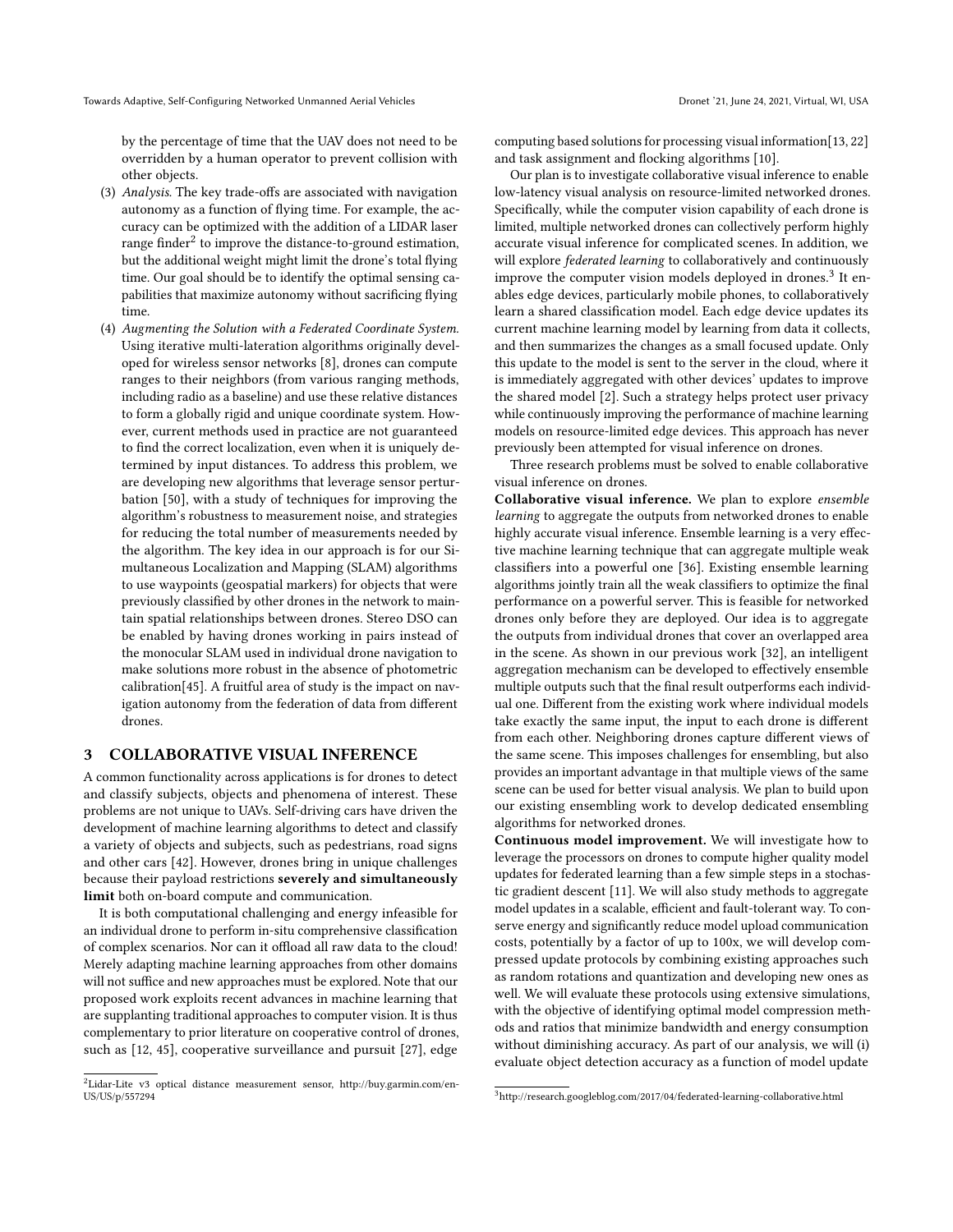frequency and compression ratios, (ii) measure and characterize the energy savings enabled by the compressed update protocols, and finally, (iii) develop adaptive fidelity algorithms that can dynamically configure the compression parameters in response to desired detection accuracy. The best methods could be implemented in the collaborative visual inference framework.

Light-weight model development. A compact and fast computer vision model is not only critical for deployment in drones, but also important to minimize the communication cost when transmitting the updated model from the server to the drones. The state-of-the-art computer vision algorithms mostly are built upon deep neural networks. While deep neural network models are typically deployed in data centers, light-weight neural network architectures are emerging to support real-time computer vision on resource-limited edge devices, such as ShuffleNet [\[48\]](#page-5-14) and MobileNet [\[24\]](#page-5-15). There are also other technologies to develop lightweight network models, such as pruning [\[31\]](#page-5-16) and using low-bit models [\[14\]](#page-4-8). However, employing such technologies still requires a significant amount of trial-and-error efforts from deep learning experts. We plan to explore the emerging neural network architecture searching algorithms to automatically find a low-bit deep network for each target application that meets the resource limits from drones while still achieving high visual inference performance [\[15\]](#page-4-9).

## 4 MOBILITY MANAGEMENT WITH DIRECTIONAL AERIAL COMMUNICATION

Distributed implementation of machine learning algorithms across a group of drones requires high capacity communication links between the drones. A natural solution to increase the capacity is to employ multiple antennas at each drone. The plurality of antennas can then be used to create directional beam patterns that increase the SNR (e.g., with a switched beamforming architecture as depicted in Fig. [1\(](#page-4-10)a)). We note some recent work and progress on increasing capacity of micro-aerial vehicles using antenna arrays[\[21,](#page-5-17) [34,](#page-5-18) [39\]](#page-5-19) and mmWave wireless mesh backhauls (e.g. see SkyHaul[\[40\]](#page-5-20)).

We emphasize however, that directional aerial communication reduces the beam width which makes the communication more susceptible to link failures due to mobility. We propose a two-pronged approach to address the problem of mobility management with directional links. First, we address the problem of beam management such as beam identification and beam tracking between two mobile drones, and develop solution with reduced overhead and energy consumption. Next, we look at the mobility of drones as an opportunity to enhance the network performance and study how drones can optimize their relative locations to build a robust and high capacity network. While here we focus on the interplay between mobility and directional communication, we emphasize that the design of networked drone instruments will enable research in many other relevant research areas. For example, it will allow us to realize different radio architectures (such as switched beam, adaptive beam, and full-duplex) and study their relative performance in aerial contexts or to design and test optimal computation splitting algorithms that offload blocks of computation to a ground station for reduced computation latency and energy consumption.

#### 4.1 Beam Management

Beam management in multi-antenna systems with switched beamforming is composed of two parts: (i) beam identification: a mechanism to find the appropriate Tx and Rx beam patterns between the two ends of the communication, and (ii) beam tracking: an on-going estimation that, starting from the current steering directions, infers how the directions evolve over time. In existing switched beam wireless communication systems, beam identification is managed through beam search (e.g. exhaustive search) [\[4–](#page-4-11) [6,](#page-4-12) [18,](#page-5-21) [25,](#page-5-22) [26,](#page-5-23) [28–](#page-5-24)[30,](#page-5-25) [33,](#page-5-26) [38,](#page-5-27) [46,](#page-5-28) [49\]](#page-5-29). Beam tracking, on the other hand, is managed through transmission of reference signals and estimation of the direction-of-arrival [\[9,](#page-4-13) [19,](#page-5-30) [20,](#page-5-31) [37,](#page-5-32) [47\]](#page-5-33). Both of these approaches add significant overhead to the communication and hence reduce the performance in terms of UAV energy consumption and link throughput. Our goal here is to develop and evaluate mechanisms for beam management with significantly reduced energy and overhead.

- (1) Beam Management. We will develop and study compressive sensing solutions for the problem of beam management in aerial networks. Our key idea is to send a small series of beamformed reference signals in only a few directions such that sufficient measurements of the channel are taken. This measurement codebook allows us to sample the channel space and the feedback from the codebook transmission can be used to reconstruct the channel for the purpose of beam management. We will leverage our aerial testbed to study the performance of our solution in aerial channels and across different frequency bands that are supported by our softwaredefined radios.
- (2) Overhead Analysis. We will study the tradeoffs associated with compressive sensing channel estimation and beam management. For example, the measurement codebook can be optimized to increase the beamforming gain (by probing across more directions, which increases the overhead as well as the accuracy in identifying the best beams) or coverage (e.g., beam search with wide beams, which reduces the overhead and accuracy). We will characterize these tradeoffs as a function of number of antennas and will leverage the platform to evaluate them in real aerial channels. We will also compare our solution against state-of-the-art beam management techniques in terms of overhead and energy consumption.
- (3) Augmenting the Solution with Context-Awareness. We will study how context-awareness (e.g., information about current location, speed, or historical data) can improve the performance of beam management. For example, consider two drones that are in a Line-of-Sight (LoS) channel state with respect to each other. In our recent work [\[7\]](#page-4-14), we showed that it is possible for drones to infer this information (LoS/nLoS channel state) from existing sector sweep or beam management data, without adding any additional overhead. Now if drones are aware of their relative locations, they can simply pick the beams that point to the LoS direction (i.e., each other) without the need to perform beam management. We will update our beam management algorithms from the previous subsections with such context-aware solutions and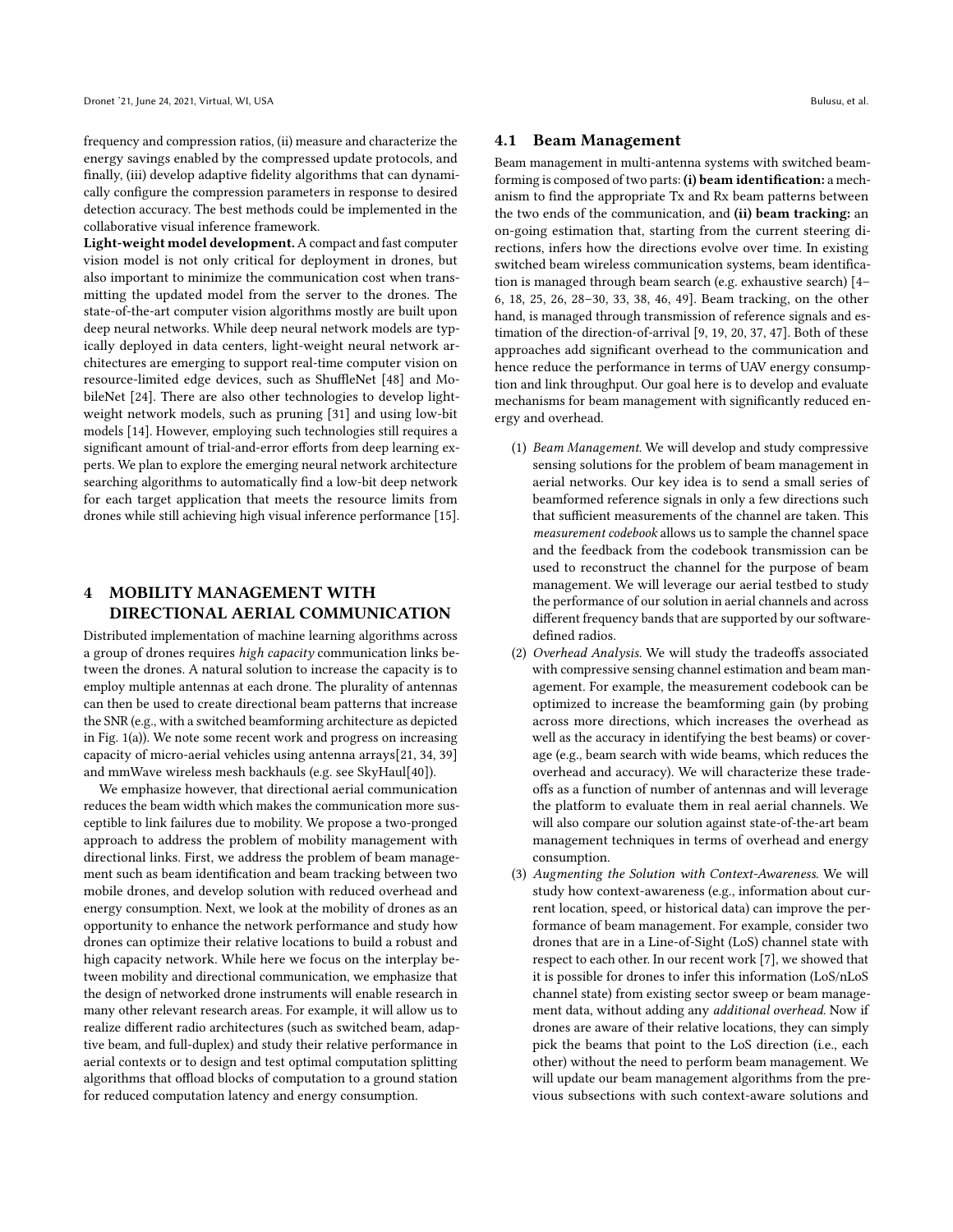<span id="page-4-10"></span>Towards Adaptive, Self-Configuring Networked Unmanned Aerial Vehicles Dronet 1998 and Dronet '21, June 24, 2021, Virtual, WI, USA



Figure 1: (a): In a switched beam architecture a set of pre-determined beams are available, (b): beam identification and beam tracking between a pair of drones, and (c): mobile drones optimize their relative locations to enhance network-wide performance. Here, Y moves to a location between X and Z and acts as a relay to increase throughput between X and Z (we assume X and Z cannot change their locations).

will leverage our aerial testbed to evaluate their real-world performance.

## 4.2 Leveraging the UAV Mobility for a Self-Healing Aerial Network

Our objective is to exploit UAV mobility to create a self-healing aerial network. For example, when UAVs are equipped with directional beams, it may not be possible for each drone to communicate in the entire 360 degree of Azimuth and 180 degree of elevation due to per-element directional antenna patterns [\[43\]](#page-5-34) or due to the body of the UAV blocking it from transmission in certain directions. As a result, two UAVs may not be able to communicate with each other in a certain relative position, but they may be able to restore the communication if they change their positions. Our overall goal in this section is to develop algorithms that exploit UAV mobility to improve the capacity and robustness of communication.

- (1) Mobility Optimization Tradeoffs. We will study the tradeoffs associated with exploiting UAV mobility for the purpose of improving the communication performance. We will first consider a single pair of UAVs and experimentally evaluate the variations in SNR as one UAV moves around the other UAV (in the entire three-dimensional space) in both LoS and nLoS channel conditions. We will also evaluate the impact of beam management solution and the number of antennas on these SNR variations. We will then build a model that characterizes the increase in SNR and the loss in energy expenditure that are associated with exploiting drone mobility for improved link quality.
- (2) Algorithms for Optimal Mobility in a Network of Drones. Our goal in this task would be to develop a network wide problem formulation for optimal mobility management that takes into account the model and tradeoffs from the previous subsection as well as the individual mobility and radio capabilities of each drone (e.g., number of antennas on the drone or whether a drone can change its position). Note that two drones independently changing their position may be redundant or even decrease the performance. Thus, we need a distributed mobility optimization framework wherein drones collaboratively change their positions with the objective of maximizing network-wide performance.

(3) Evaluation Across Contexts. Our final task would be to evaluate the performance of our networked drone mobility management algorithms across different aerial contexts (e.g., when drones are deployed to extend cellular capacity or a search and rescue mission) and propagation environments (both indoors and outdoors). We will leverage the proposed networked UAV infrastructure to experimentally evaluate the performance of our algorithms in such contexts and environments.

### REFERENCES

- <span id="page-4-2"></span>[1] F. Adib, Z. Kabelac, and D. Katabi. 2015. Multi-Person Localization via RF Body Reflections. In 12th USENIX Symposium on Networked Systems Design and Implementation. 279–292.
- <span id="page-4-6"></span>[2] D. Aiger, B. Allen, and A. Golovinskiy. 2017. Large-Scale 3D Scene Classification With Multi-View Volumetric CNN. ArXiv e-prints (Dec. 2017). arXiv[:1712.09216](https://arxiv.org/abs/1712.09216) [cs.CV]
- <span id="page-4-0"></span>[3] AirMap. 2021. (2021). http://www.airmap.com.
- <span id="page-4-11"></span>[4] A. Alkhateeb, O. E. Ayach, G. Leus, and R. W. Heath. 2014. Channel estimation and hybrid precoding for millimeter wave cellular systems. In IEEE Journal of Selected Topics in Signal Processing.
- [5] A. Alkhateeb, G. Leusz, and R. W. Heath. 2015. Compressed sensing based multi-user millimeter wave systems: How many measurements are needed?. In Proceedings of IEEE ICASSP.
- <span id="page-4-12"></span>[6] E. Aryafar and A. K. Haddad. 2015.  $FD^2$ : a directional full duplex communication system for indoor wireless networks. In Proceedings of IEEE INFOCOM.
- <span id="page-4-14"></span>[7] E. Aryafar, J. Zhu, S. Singh, M. Akdeniz, W. Lee, and N. Himayat. 2016. Method for LoS-nLoS State Identification in mmWave Sector Sweep. In Submitted to United State Patent Office (USPTO), filing number PCT/US2016/066565.
- <span id="page-4-3"></span>[8] J. Aspnes, T. Eren, D. K. Goldenberg, A. S. Morse, W. Whiteley, Y. R. Yang, B. D. O. Anderson, and P. N. Belhumeur. 2006. A Theory of Network Localization. IEEE Transactions on Mobile Computing 5, 12 (Dec 2006), 1663–1678.
- <span id="page-4-13"></span>J. Bae, S. H. Lim, J. H. Yoo, and J. W. Choi. 2017. New beam tracking technique for millimeter wave-band communications. In arXiv:1702.00276.
- <span id="page-4-1"></span>[10] G. Balamurugan, J. Valarmathi, and V. P. S. Naidu. 2016. Survey on UAV navigation in GPS denied environments. In 2016 International Conference on Signal Processing, Communication, Power and Embedded System (SCOPES). 198–204.
- <span id="page-4-7"></span>[11] L. Bottou, F. E. Curtis, and J. Nocedal. 2016. Optimization Methods for Large-Scale Machine Learning. ArXiv e-prints (June 2016). arXiv[:1606.04838](https://arxiv.org/abs/1606.04838) [stat.ML]
- <span id="page-4-4"></span>[12] P. R. Chandler, M. Pachter, and S. Rasmussen. 2001. UAV cooperative control. In Proceedings of the 2001 American Control Conference. (Cat. No.01CH37148), Vol. 1. 50–55 vol.1.
- <span id="page-4-5"></span>[13] Quan Chen, Hai Zhu, Lei Yang, Xiaoqian Chen, Sofie Pollin, and Evgenii Vinogradov. 2021. Edge Computing Assisted Autonomous Flight for UAV: Synergies between Vision and Communications. IEEE Communications Magazine 59, 1 (2021), 28–33.<https://doi.org/10.1109/MCOM.001.2000501>
- <span id="page-4-8"></span>[14] Matthieu Courbariaux, Itay Hubara, Daniel Soudry, Ran El-Yaniv, and Yoshua Bengio. 2016. Binarized neural networks: Training deep neural networks with weights and activations constrained to+ 1 or-1. arXiv preprint arXiv:1602.02830 (2016).
- <span id="page-4-9"></span>[15] Thomas Elsken, Jan Hendrik Metzen, and Frank Hutter. 2019. Neural Architecture Search: A Survey. Journal of Machine Learning Research 20, 55 (2019), 1–21.